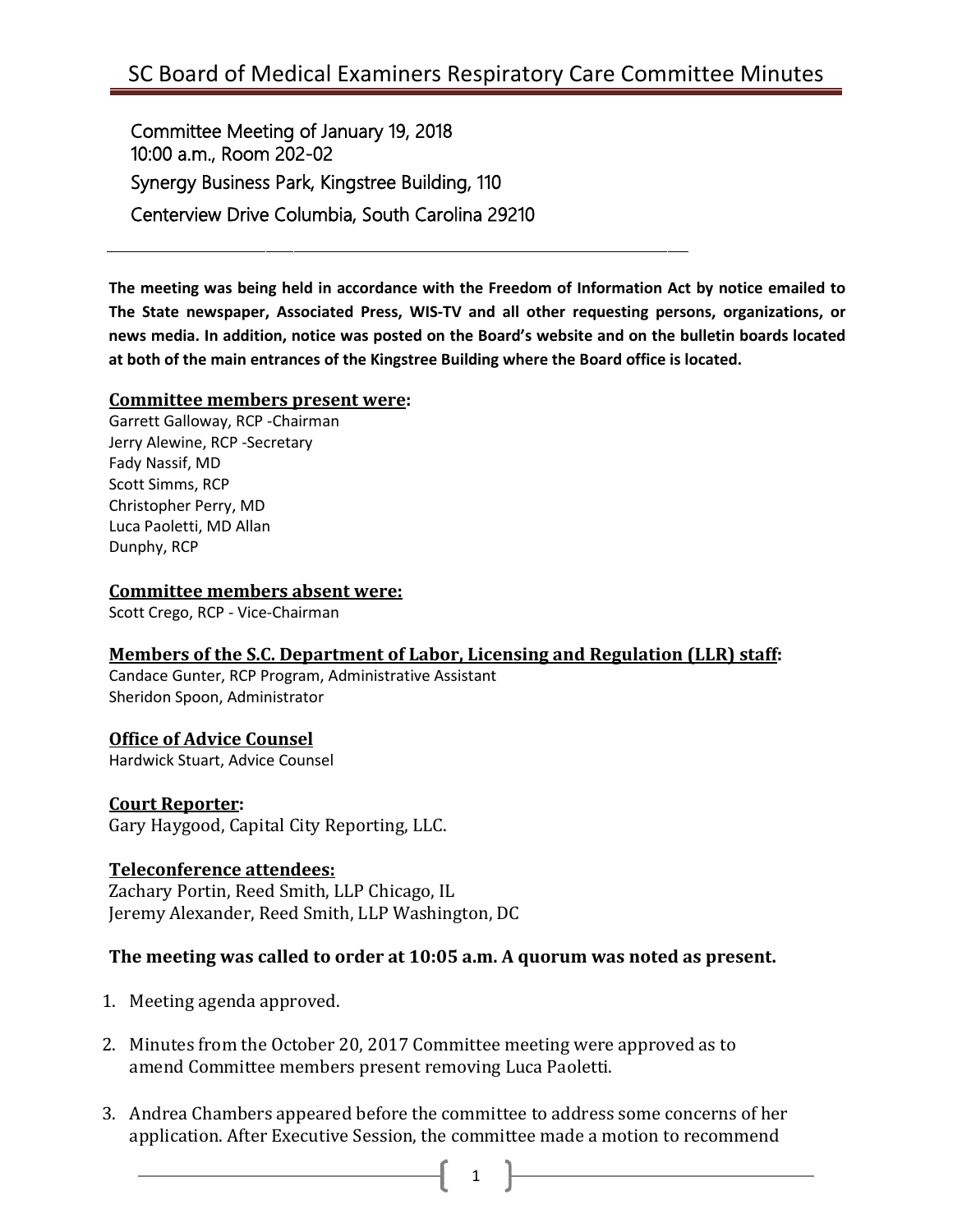approval of licensure within South Carolina. Scott Sims second. Motion carries.

## **Respiratory Therapy Scope of Practice**

Mr. Portin and Mr. Alexander are healthcare policy attorneys who represent international durable medical equipment suppliers. Mr. Alexander explained their client is a Medicare-enrolled durable medical equipment supplier that holds a Medical Gases/Legend Device Permit and is enrolled in South Carolina's Medicaid program. The supplier is proposing to ship directly to certain eligible patients certain respiratory equipment. Trained personnel would provide remote instruction to such patients regarding the proper use of such equipment. Patients would only be eligible for participation in the remote training program if (1) the equipment does not require in-home set-up based on the age of the patient; (2) the patient is able to read and write; (3) the patient has the physical ability to lift and unpack the equipment; (4) the timing of the patient's need for the equipment permits remote set-up and instruction; and (5) the patient's diagnosis is eligible for the remote program.

Products provided would be Oxygen Concentrators: a medical device used to deliver oxygen. An oxygen concentrator has a compressing element and it should not be confused with compressed oxygen or an oxygen tank. Whereas a tank has a set amount of oxygen that it dispenses, a concentrator filters air, compresses it, and delivers air continuously. It does not produce medical gas, Nebulizer equipment only (without drugs), CPAP/BiPAP Equipment and Supplies, and High Frequency Chest Wall Oscillation Devices: a vest that is attached to a machine and is frequently used by patients with cystic fibrosis. The machine mechanically performs chest physical therapy by vibrating at a high frequency. The vest vibrates the chest to loosen and thin mucus. In addition, each eligible patient would receive quick start guides, product manuals, and product videos and a respiratory therapist licensed in the state in which the therapist is located or another qualified individual acting in compliance with the requirements of the state in which such individual is located would contact the patient by telephone and/or conduct a video conference with the patient to review and instruct patient on the proper use of equipment and review any questions such patient may have regarding the product and if necessary, the supplier would also provide ongoing follow-up calls to the patient. The supplier would also be available 24 hours per day and seven days per week for support.

The client's questions are:

- 1. Can a respiratory therapist licensed in the state in which such therapist is located permitted to provide remote equipment instruction to residents of South Carolina over the phone or by video conference?
- 2. If not, may the therapist provide such instruction remotely if he or she obtains a South Carolina respiratory care therapist license?
- 3. Does the board permit unlicensed persons to provide such delivery, and setup services remotely, subject to the above referenced limitations under S.C. Code § 40-47-530(a), to the extent such activities may be conducted remotely by trained unlicensed individuals? If not, then would the Board grant an individual exemption to an applicant under the Trained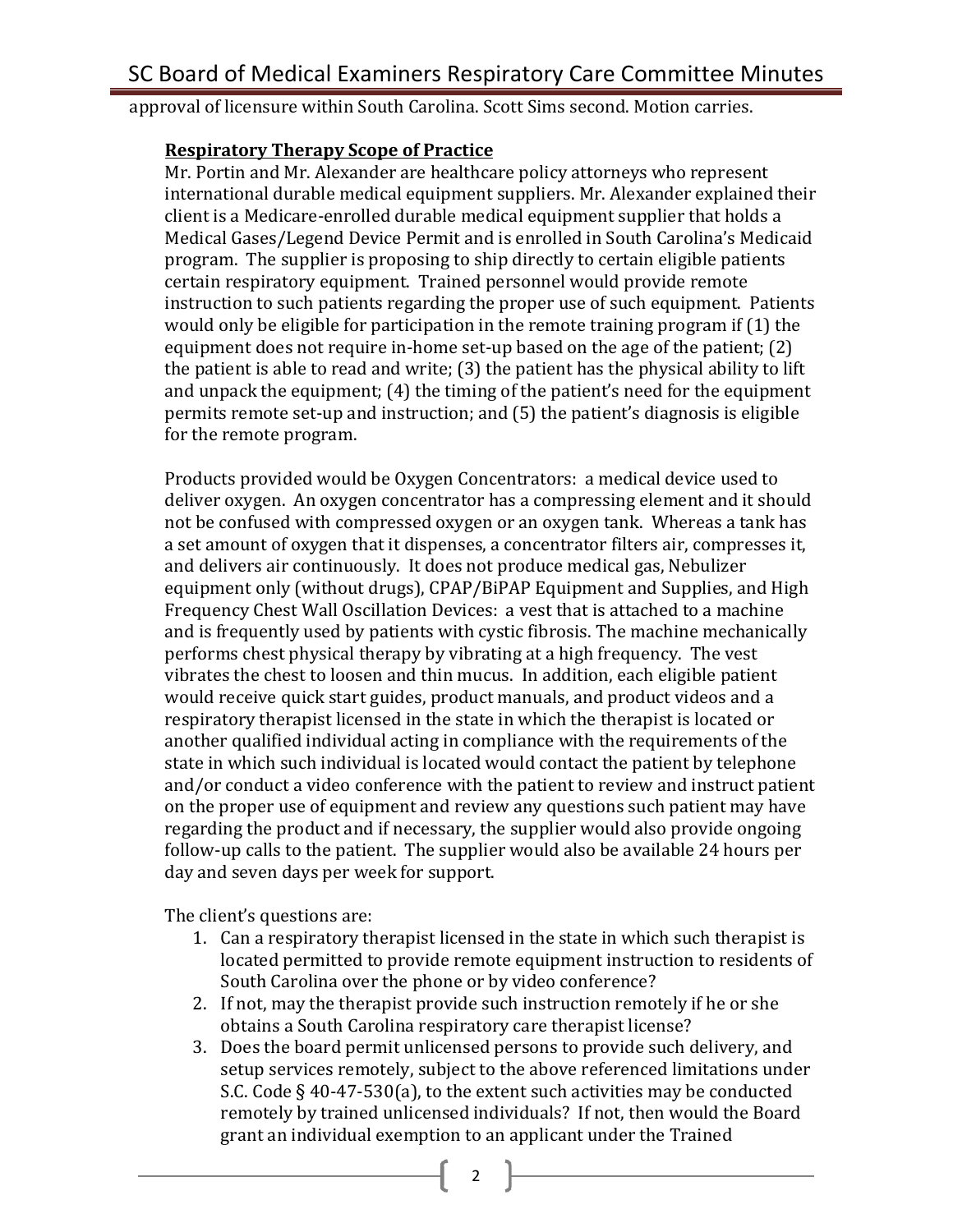# SC Board of Medical Examiners Respiratory Care Committee Minutes

Individuals Exception to provide remote set-up, application, troubleshooting and maintenance services of both artificial pressure adjuncts (*e.g.*, CPAP and BiPAP), and ventilator settings as well as of oxygen concentrators, nebulizer equipment and/or high frequency chest wall oscillation devices, subject to the above referenced limitations under the Trained Individuals Exception?

4. Does the exception for delivery and setup of respiratory equipment or the Trained Individuals Exception permit a respiratory therapist licensed in another state or a trained unlicensed individual ("technician") to provide remote assistance to a family member/caregiver of a patient for the purpose of making the oxygen concentrators patient-ready?

Motion made to come out of Executive Session made by Scott Sims. Jerry Alewine second. Motion carried. Garrett Galloway advised Mr. Portin and Mr. Alexander the question was brought forth to the committee in the past and based on legal advice; the South Carolina statute does not allow delivery of respiratory services, remote setup, and delivery being telemedicine. Further guidance would require special legislation. Mr. Alexander questioned should they work with the existing regulation and is this the committee's position that such remote delivery and setup is prohibited or just not covered? Advice counsel, Wick Stuart reiterated that there is nothing in the statute that provides remote setup, exceptions are strictly construed and the exemption doesn't allow for remote setup and delivery, 40-47-530(a)(5), *employees of durable medical equipment companies delivering and setting up respiratory equipment in an individual's home, pursuant to a written prescription by a physician, except that any instructions to the patient regarding the clinical use of the equipment, any patient monitoring, patient assessment or other procedures designed to evaluate the effectiveness of the treatment must be performed by a licensed respiratory care practitioner or other individual who is exempt by statute or regulation.* Case cited "Vernon vs Harrisville Mutual Casualty Company with the Supreme Court." Sheridon Spoon explained that the minutes will be included in the board materials February 5<sup>th</sup> and at that time the board will review and make a decision at that time. The minutes will be posted on the website for follow-up. Garrett Galloway advised that any further/additional comments and/or questions would come before this committee to be forwarded to the board for review.

| <b>Name</b>                          | <b>Credential</b><br><b>Number</b> | <b>Expiration</b><br><b>Date</b> | City             | <b>State</b> |
|--------------------------------------|------------------------------------|----------------------------------|------------------|--------------|
| Andrea Jane Alexander                | RCP.6119                           | 2/28/2018                        | Inman            | <b>SC</b>    |
| Kimberly Hollifield<br><b>Barker</b> | RCP.6127                           | 2/28/2018                        | Lincolnton       | <b>NC</b>    |
| <b>STACIE BECHINSKI</b>              | RCP.6134                           | 2/28/2018                        | <b>ROCK HILL</b> | SC           |
| <b>MAURICE BROWN</b>                 | RCP.6128                           | 2/28/2018                        | <b>CHARLOTTE</b> | <b>NC</b>    |
| Janane Hough Buice                   | RCP.6021                           | 2/28/2018                        | Johns Island     | <b>SC</b>    |
| <b>AUDREY IRENE</b><br><b>COOPER</b> | RCP.6138                           | 2/28/2018                        | <b>FORT MILL</b> | <b>SC</b>    |

3

4. Approval of temporary to permanent licenses